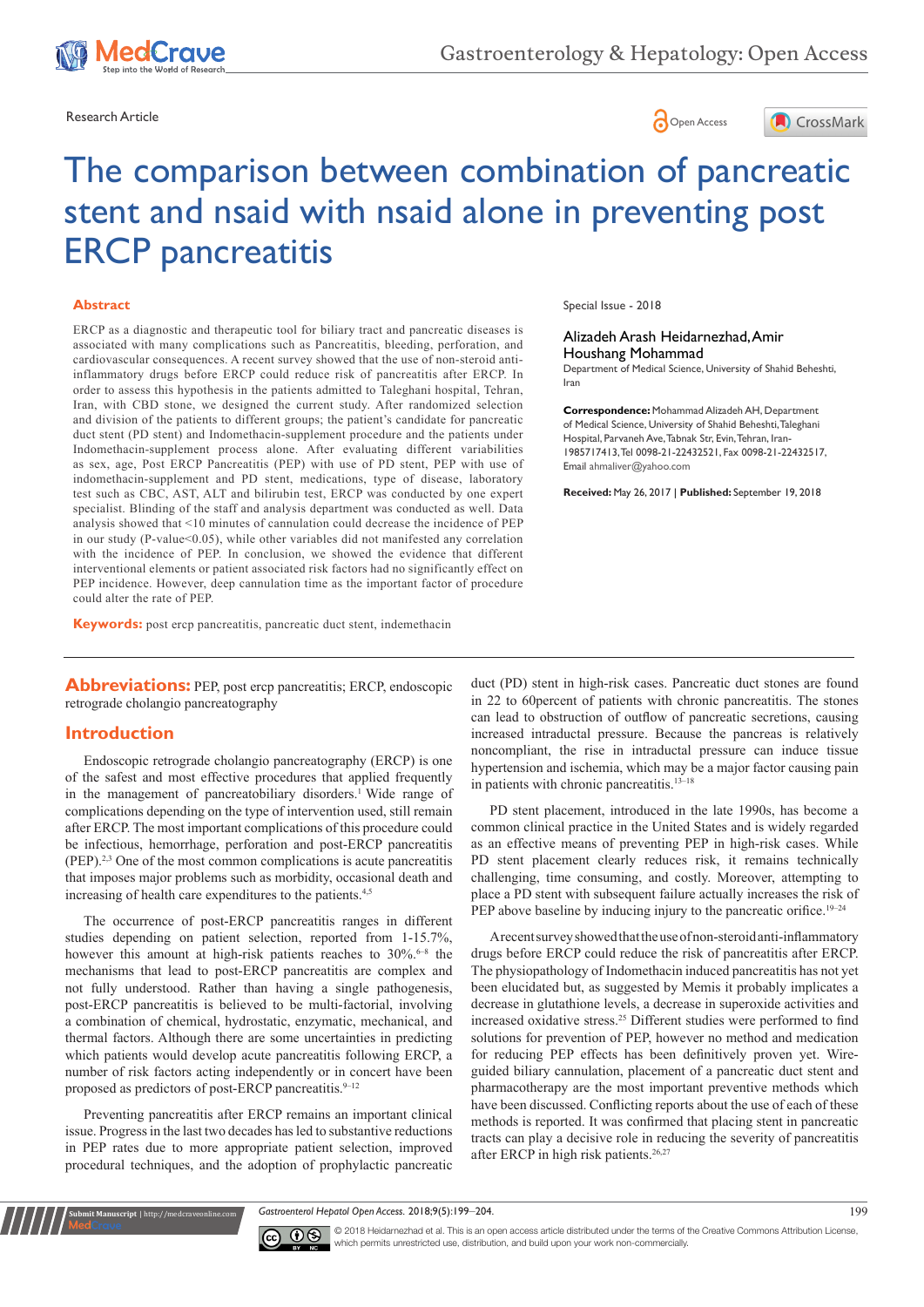Several studies have demonstrated that NSAIDs can reduce complications of ERCP. In a report in Iran determine that PEP has no preventive effect for allopurinol. Dr SotoudeManesh showed that beneficial effect of 100mg Indomethacin in prevention of PEP. Cheon Y have shown that younger age (<65years) and female sex were significantly associated with an increased risk of PEP. There is no study at this subject in Iran. So in this study we tried to consider the prophylactic role and evaluation of pancreatic duct stent compared with rectal Indomethacin administration in reducing PEP.

# **Material and methods**

#### **Patient screening and selection**

 Every patient with CBD stone who refer to Taleghani hospital for ERCP was considered to the current study. All patients were divided into two groups applying a randomized method: The patients under PD stent and Indomethacin-supplement procedure in versus the patients under Indomethacin-supplement process. Clinical and demographic characterized of every patients was registered in a questioner. Laboratory tests including: biochemical test (ALT, AST, bilirubin), immunological test such as C-reactive protein (CRP), total blood count (CBC) was performed before the procedure on selected patients. Also, the serum amylase and lipase level was measured 24h after performing ERCP again.

#### **ERCP procedure and follow up**

Post ERCP pancreatitis (PEP) was defined as persistent abdominal

**Table 1** Of patient-related risk factors in subgroups and relationship them with incidence of PEP. The frequency

| pain in accordance with pancreatitis along with serum amylase or |  |  |  |  |  |  |  |
|------------------------------------------------------------------|--|--|--|--|--|--|--|
| lipase increased 3-fold $(\geq)$ , 24 hours after ERCP.          |  |  |  |  |  |  |  |

#### **Blinding evaluation of the patients**

Analysis department staffs were blinded due to their unawareness of the patient's subgroup.

#### **Statistical analysis**

 Statistical analysis was conducted by SPSS (version 21, Co Ltd, Tokyo, Japan). Differences between groups were considered to be significant if p-values were less than 0.05.Significant association was estimated using chi square or fisher exact tests in pre and post ERCP procedure results.

## **Results**

#### **Evaluation of probable patient-related risk factors**

After the administration of the selected patients to the study their related risk factors and probable relationship with the incidence of PEP was considered. As shown in Table 1, age, sex, smoking, alcoholism, addiction to opium, abdominal pain, past cholecystectomy, history of PEP, diabetes and chronic pancreatitis were taken by the history patients and their family provided by documents. As mentioned, the patients were subdivided into the groups using a randomized excel method. Then, their risk factors were compared between the groups manifesting no significant relation between any of the variabilities and the risk of PEP.

| <b>Variables</b>             | <b>Biliary stent</b> | <b>PD</b> stent | Indomethacin+PD Stent | <b>Total of patients</b> | <b>Incidence of PEP</b> | P value |
|------------------------------|----------------------|-----------------|-----------------------|--------------------------|-------------------------|---------|
| Female/male                  | 29/31                | 53/47           | 92/108                | 92/108                   | 13/17                   | 0.241   |
| Smoker(yes/no)               | 19/41                | 28/74           | 58/142                | 86/114                   | 21-Sep                  | 0.522   |
| Age(<60years/>60years)       | 19/11                | 48/52           | 98/102                | 98/102                   | 19/11                   | 0.437   |
| Alcoholism (yes/no)          | <b>Mar-57</b>        | May-95          | 8/192                 | 8/192                    | 27-Mar                  | 0.263   |
| Opium addict(yes/no)         | 21/29                | 24/76           | 38/162                | 38/162                   | 14/16                   | 0.546   |
| Abdominal pain(yes/no)       | 36/34                | 65/35           | 92/108                | 92/108                   | 26/4                    | 0.072   |
| Cholecystectomy (yes/no)     | 26/34                | 25/75           | 46/154                | 46/154                   | 15/15                   | 0.758   |
| History of PEP(yes/no)       | $ un-44 $            | 8/192           | 19/181                | 19/181                   | 22-Aug                  | 0.638   |
| DM(yes/no)                   | $Dec-38$             | 26/74           | 38/162                | 38/162                   | 21-Sep                  | 0.462   |
| Chronic-pancreatitis(yes/no) | $ un-54 $            | 7/193           | 2/198                 | 2/198                    | 27-Mar                  | 0.568   |
| Cardiopulmonary (yes/no)     | Nov-49               | $ un-94 $       | 17/183                | 17/183                   | 27-Mar                  | 0.865   |

\*=significant association

Note The number of patients in each group is as follows, biliary stent (n=60), PD stent + indomethacin (n=100), total of patients (n=200) and incidence of PEP  $(n=30)$ 

#### **Laboratory findings of subgroups before ERCP procedure**

difference between the lab data of PEP incidences and non-PEP patients group (Table 2).

In order to understand the probable differences between the laboratory tests of the patients before any ERCP procedure, all the patients were evaluated by their blood sample. The staff taking the blood samples was unaware of the patient's subgroup. Samples were analyzed by the laboratory department of the hospital for AST, ALT, the ratio AST/ALT, HB, WBC, CRP and PALT, showing no significant

## **Consideration of applied interventional variables and PEP occurrence rate**

Due to the possible effect of different interventional methods or time of procedure, we asses applied procedural methods as biliary stent used patients, PD with/without indomethacin administration groups, PD guide wire, the time of deep cannulation, balloon dilation of S.O.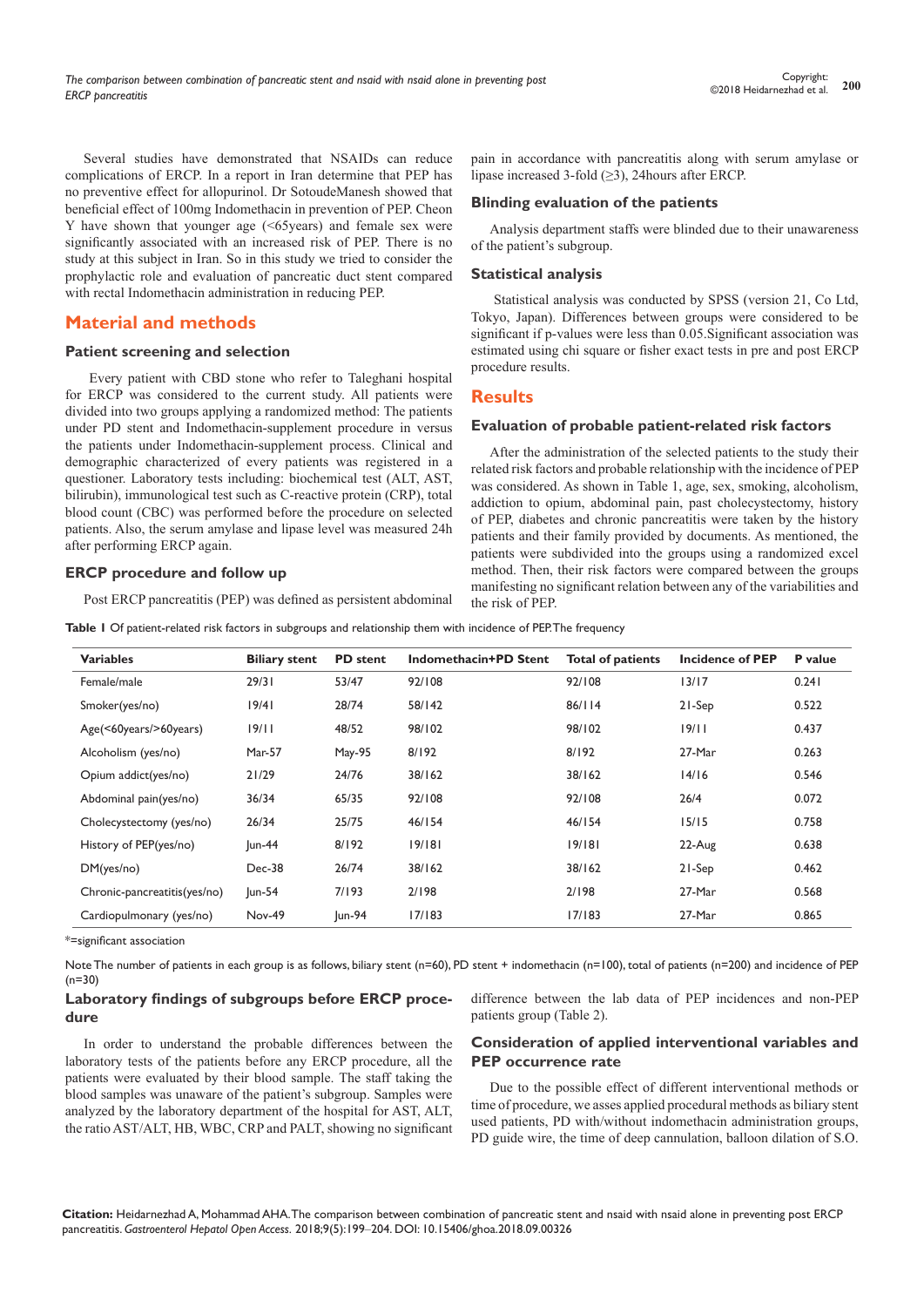and biliary sphincterotomy incidence relation with PEP incidence (Table 3). Data analysis revealed <10minutes of deep cannulation significant impact on reducing the incidence of PEP (p-value < 0.05). The other interventional factors did not proved any significant relation due to the occurrence of PEP. These data may suggest that being an expert and fast operating specialist as the conductor of the procedure could decrease the incidence of PEP, while other elements of the interventions did not alter the incidence.

**Table 2** The mean comparison of pre ERCP laboratory findings variables between subgroups (mean ±S.E.M)

| <b>Variables</b> | <b>PEP</b>       | <b>Without PEP</b> | P-value |  |
|------------------|------------------|--------------------|---------|--|
| <b>ALT</b>       | $117.82 \pm 19$  | 86±5.3             | 0.195   |  |
| AST              | $98.3 \pm 16.8$  | $73.9 + 4.9$       | 0.087   |  |
| AST /ALT         | $1.25 \pm 1.1$   | $1.2 \pm 0.11$     | 0.64    |  |
| HB               | $13.3 \pm 0.45$  | $12.6 \pm 0.95$    | 0.86    |  |
| <b>WBC</b>       | $10.05 \pm 1.27$ | $8.9 \pm 0.91$     | 0.56    |  |
| <b>CRP</b>       | $26.7 + 8.5$     | $17.4 \pm 3.5$     | 0.91    |  |
| <b>PLAT</b>      | 245.08±25.5      | $235.06 \pm 7.5$   | 0.83    |  |

\*=significant association

Note Incidence of PEP (n=30), individuals without PEP (n=170)

#### **Regarding ERCP findings of the groups and PEP incidence**

Different findings of the ERCP technique were gathered and **Table 3** The relationship between applied interventional variables and incidence of PEP in patients

analyzed from different patient groups, comparing with the significant alter in PEP incidence. As shown in Table 4, CBD diameter dilatation, stricture/stone of CBD, PD dilatation or its irregularity, malignancy, CBD cyst, diverticulum were appraised showing no significant correlation with PEP incidence between different groups of the study (Biliary stent, PD stent, Indomethacin +PD stent).

#### **Laboratory assessment of the patients before ERCP**

As demonstrated in Figure 1, laboratory tests of the patients with PEP and without PEP complication did not show any significant relation with any of the tests (AST, ALT, CRP, WBC, HB, and PALT). This may reveal its ineffective role in pre-operating ERCP and PEP incidence.

**Figure 1** Diagram of mean comparison of pre-ERCP laboratory finding



variables between patients with PEP complication and without it. There were no significance mean differences between serum lab findings including: AST (Aspartate transaminase), ALT (Alanine transaminase), CRP(C- reactive protein), HB (Hemoglobin), WBC (white blood cells) and PLAT (Platelet) between patients with PEP complication and without it.

| <b>Variables</b>              | Incidence of pep | P-value  | <b>OR</b>    | 95%CI         |
|-------------------------------|------------------|----------|--------------|---------------|
| <b>Placement of stent</b>     |                  |          |              |               |
| <b>Biliary stent</b>          | 13(43.3%)        | 0.93     | 0.964        | $0.39 - 2.3$  |
| PD stent +Rectal Indomethacin | 11(36.6%)        | 0.55     | 0.74         | $0.281 - 1.9$ |
| Administration of rectal      | 19(63.3%)        | 0.55     | 1.3          | $0.5 - 3.5$   |
| Indomethacin                  |                  |          |              |               |
| PD Guide Wire                 | $18(60.0\%)$     | 0.2      | 1.7          | $0.74 - 3.9$  |
| Time of deep cannulation      |                  |          | ٠            | ٠             |
| $<$ 10 $min$                  | 4(13.3%)         | $0.005*$ | 3.41         | $0.9 - 4.2$   |
| $10-30$ min                   | $9(30.0\%)$      | 0.63     | 1.3          | $0.6 - 3.6$   |
| $>30$ min                     | 17(56.6%)        | 0.33     | $\mathsf{L}$ | $0.5 - 3.3$   |
| Balloon dilation of S.O.      | $9(30.0\%)$      | 0.6      | 1.2          | $0.47 - 3.1$  |
| Biliary sphincterotomy        | 16(53.3%)        | 0.82     | 0.9          | $0.39 - 2.1$  |

\*=significant association

Note Incidence of PEP (n=30)

**Citation:** Heidarnezhad A, Mohammad AHA. The comparison between combination of pancreatic stent and nsaid with nsaid alone in preventing post ERCP pancreatitis. *Gastroenterol Hepatol Open Access.* 2018;9(5):199‒204. DOI: [10.15406/ghoa.2018.09.00326](https://doi.org/10.15406/ghoa.2018.09.00326)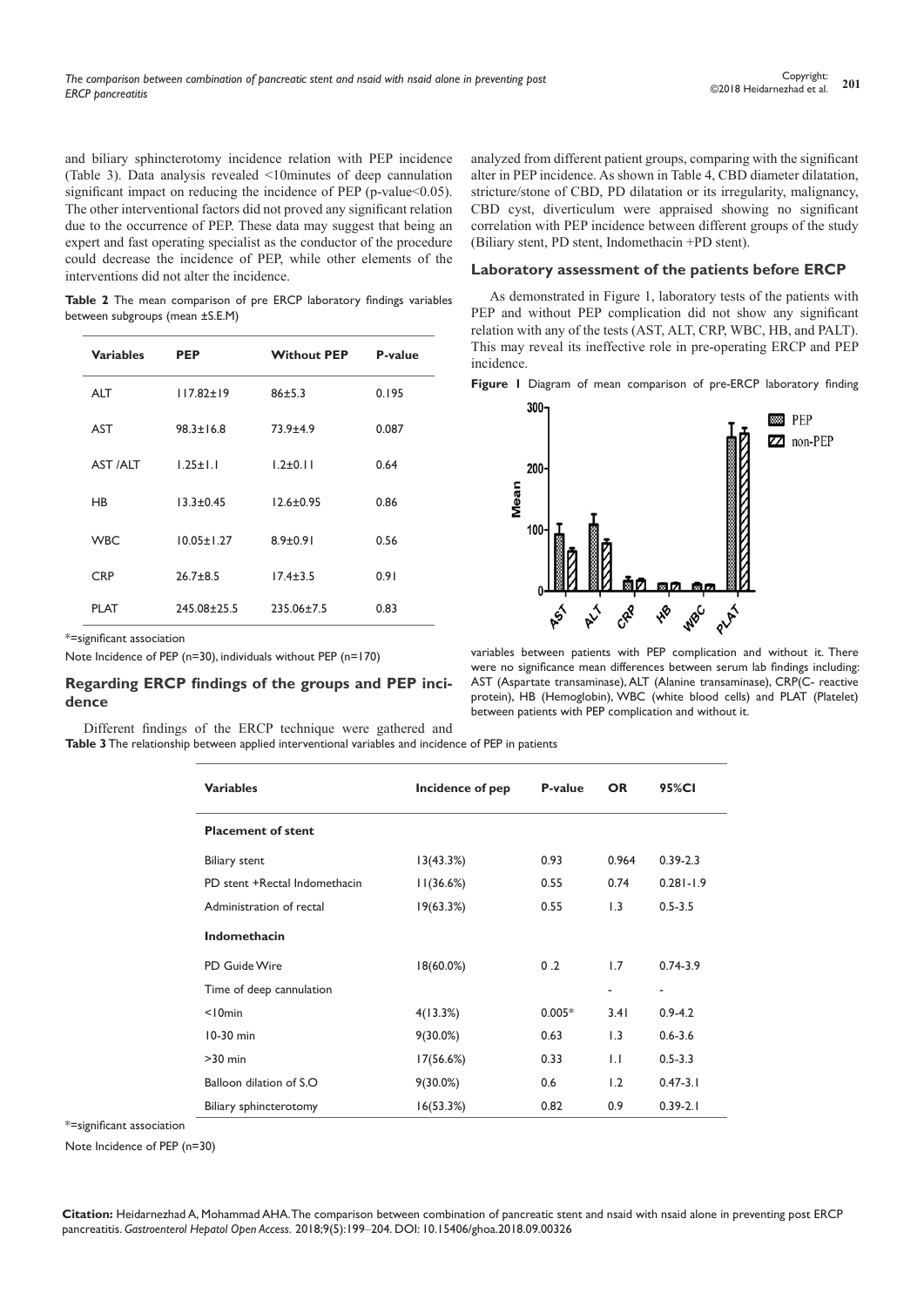| <b>Variables</b>                  | <b>Biliary stent</b> | <b>PD Stent</b> | Indomethacin +PD | <b>Total of I patients</b> | <b>Incidence of PEP</b> | p-value |
|-----------------------------------|----------------------|-----------------|------------------|----------------------------|-------------------------|---------|
| <b>GB</b> dilation                | 2(3.3%)              | 3(3.0%)         | 7(3.5%)          | 7(3.5%)                    | 4(13.3%)                | 0.77    |
| CBD dilatation                    | 43(71.6%)            | 73(73%)         | 76(76%)          | 114(57.0%)                 | 19(63.3%)               | 0.132   |
| <b>Diameter of CBD dilatation</b> |                      |                 |                  |                            |                         |         |
| $<$ 10 $mm$                       | 36(60.0%)            | 31(31.0%)       | 58(58.0%)        | 89(44.5%)                  | 26(86.6%)               | 0.84    |
| $>10$ mm                          | 32(53.3%)            | 56(56.0%)       | 61(61.0%)        | 117(58.5)                  | 8(26.6%)                |         |
| <b>CBD</b> stricture              | 19(31.6%)            | 22(22%)         | 29(29%)          | 51(25.5%)                  | 16(53.3%)               | 0.07    |
| CBD stone                         | 32(53.3%)            | 48(48.0%)       | 58(58.0%)        | 106(53.0%)                 | 17(56.6%)               | 0.35    |
| PD dilatation                     | 10(16.6%)            | 11(11.0%)       | $9(9.0\%)$       | 20(10.0%)                  | 2(6.6%)                 | 0.62    |
| PD irregularity                   | 3(5%)                | 7(7%)           | 6(6%)            | 13(6.5%)                   | 2(6.6%)                 | 0.93    |
| Malignancy                        | 10(16.6%)            | 22(22.0%)       | 25(25.0%)        | 47(23.9%)                  | $9(30.0\%)$             | 0.36    |
| Pancreas                          | 4(6.6%)              | $9(9.0\%)$      | 5(5.0%)          | 14(7.0%)                   | 4(13.3%)                | 0.51    |
| <b>CCA</b>                        | 20(12.0%)            | 4(4.0%)         | 16(16%)          | 20(10%)                    | 26(87.0%)               | 0.69    |
| Ampulory                          | 2(3.3%)              | 3(3.0%)         | 4(4.0%)          | 7(3.5%)                    | 9(30%)                  | 0.4     |
| Diverticulum                      | 4(6.6%)              | 2(2.0%)         | 7(7%)            | 9(4.5%)                    | 5(16.6%)                | 0.81    |
| CBD cyst                          | 2(3.3%)              | 3(3.0%)         | 1(1.0%)          | 4(2.0%)                    | 0                       | 0.55    |
|                                   |                      |                 |                  |                            |                         |         |

**Table 4** The frequency of ERCP finding variables in subgroups and correlations these findings with incidence of PEP

\*=significant association

Note The number of patients in each group is as follows, biliary stent (n=60), PD stent

+indomethacin(n=100), total of patients(n=200) and incidence of PEP(n=30)

# **Discussion**

As the most common complication of ERCP, PEP accounts for a huge financial burden to the hospitals and can cause the deterioration of patient's health.<sup>28</sup> Here, we investigated short-term prophylactic PD stent and rectal indomethacin to prevent PEP in patients with different biliary disorders. Our data suggested that the use of prophylactic rectal indomethacin in combination with PD stents has decreased the rate of PEP in the selected patients, however, the outcome was not significantly different from using rectal indomethacin alone.

In relation to patient-related risk factors, previous studies have discussed that being female and younger ages were significant risk factors for PEP.29 The impact of age seems to be related to protective effect of progressive decline in pancreatic exocrine function by aging.30 In addition to PEP, overall complications of ERCP were 1.52times higher in women.29 In contrast, there was no significant association between age or sex and PEP in our study, even slightly higher risk of PEP, but not significant, was observed. Interestingly, lack of association between age and sex and the risk of PEP also has been observed by Cheng et al.<sup>31</sup> In the searching for patient-related risk factors, previous evidences has reported that post-ERCP elevation of inflammatory and biochemical markers could be a potential predictors of PEP.32 It has been also reported that pre procedure ESR >30mm/ hour is a significant factor that can predict increased risk of PEP.33 Our evaluation of pre-ERCP level of biochemical markers indicated that there was no significant relationship between these markers prior to ERCP and the risk of elevated PEP.

Procedure-related risk factors and subsequent prophylactic strategies are the other side of post-ERCP pancreatitis prevention. Earlier studies have reported biliary sphincterotomy and balloon dilation of S.O. are the risk factors for developing post-ERCP pancreatitis.<sup>34</sup> However, later reports have not mentioned these

variables as significant risk factors of PEP.29 Although they alternatively added other risk factors, such as cannulation time and periampullary diverticulum, as significantly related to pancreatitis.29 Our observation suggested that balloon dilation of S.O. and biliary sphincterotomy were not related to higher risk of PEP. Interestingly, our data indicated a direct and significant relationship between increasing of the time of deep cannulation with increased risk of pancreatitis. The best rate of PEP was related to the procedures in which deep cannulation time was under 10 minutes and this was independent of other patient or procedure-related risk factors.

Nonsteroidal anti-inflammatory drugs (NSAIDs) are potent inhibitors of phospholipase  $A^2$ , cyclooxygenase, and neutrophilendothelial interactions, all believed to play an important role in the pathogenesis of acute pancreatitis.<sup>35,36</sup> A large body of evidence has recommended NSAIDs for preventing PEP, predominantly in high risk cases.37 On the other hand, PD stent has been introduced as another safe and effective option to prevent PEP if the operation indications are well controlled.<sup>38</sup> Combination prophylaxis by NSAIDs and PD stents has been investigated and the results suggested superior effects of NSAID prophylaxis alone or insignificant difference in comparison to combination prophylaxis.<sup>39,40</sup> Consistently, our data indicated no significant reduction of PEP by combination of rectal indomethacin prophylaxis with PD stent.

# **Conclusion**

Overall, here we represent the evidence that the most of procedural or patient associated risk factors in developing PEP had not significantly affected the outcome. Still, deep cannulation time as the important part of procedure has the capacity to alter the rate of PEP by a wide range. PD stent as a prophylactic operation should be considered in parallel by other cost beneficent prophylaxis such as pre-ERCP administration of rectal indomethacin.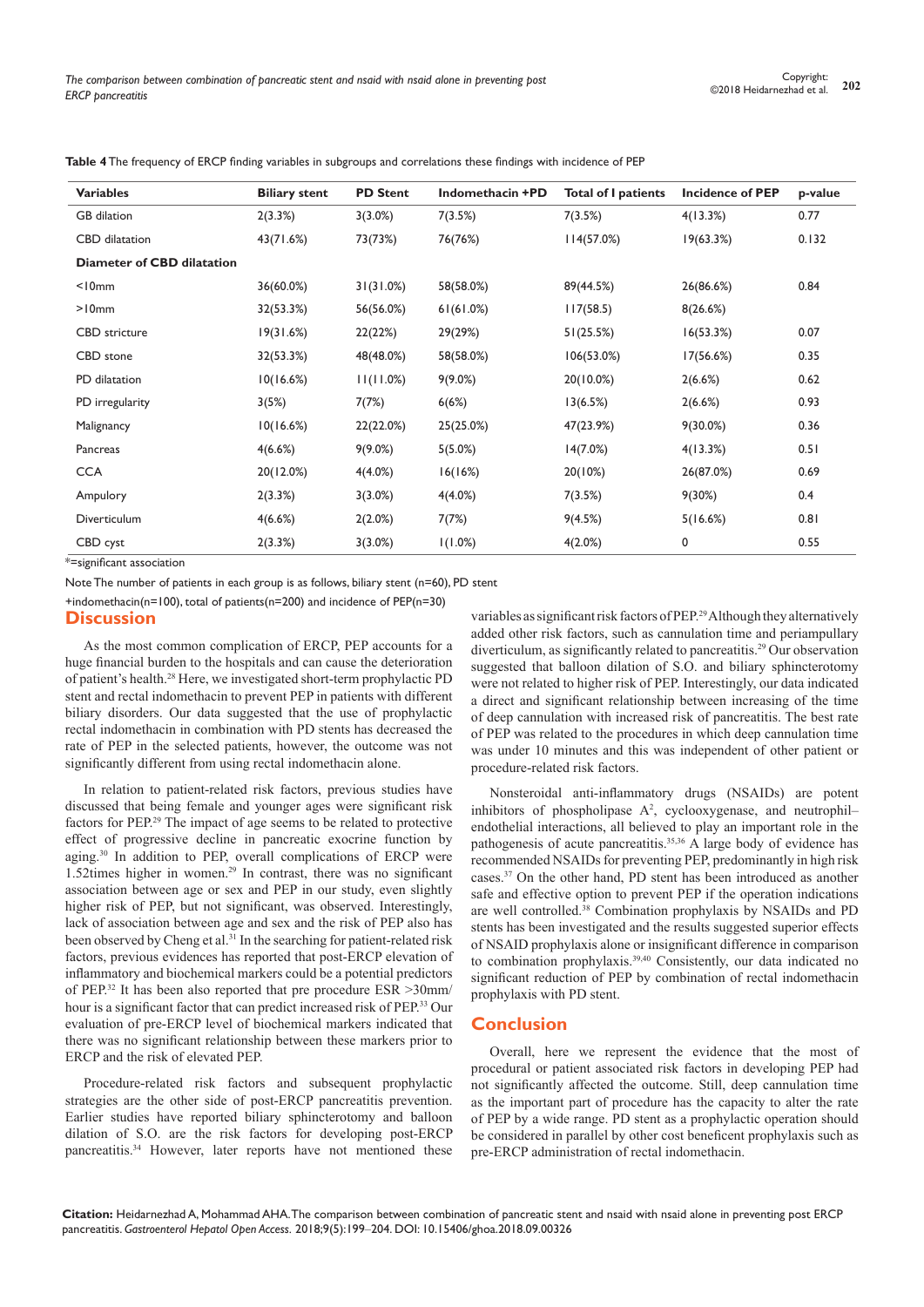# **Acknowledgements**

None.

# **Conflict of interest**

There is no conflict of interest in any fields of the study.

#### **References**

- 1. [Freeman ML, Guda NM. Prevention of post-ERCP pancreatitis: a com](https://www.ncbi.nlm.nih.gov/pubmed/15173799)prehensive review. *Gastrointest Endosc*. 2004;59(7):845-864.
- 2. [Mohammad Alizadeh AH, Afzali ES, Behzad C, et al. Is ESR Important](https://www.ncbi.nlm.nih.gov/pubmed/26005364/)  [for Predicting Post-ERCP Pancreatitis?.](https://www.ncbi.nlm.nih.gov/pubmed/26005364/) *Clin Med Insights Gastroenterol.* [2015;8:23‒27.](https://www.ncbi.nlm.nih.gov/pubmed/26005364/)
- 3. [Nicholas M Szary, Firas H Al-Kawas. Complications of endoscopic re](https://www.ncbi.nlm.nih.gov/pubmed/24719597/)[trograde cholangio pancreatography: How to avoid and manage them.](https://www.ncbi.nlm.nih.gov/pubmed/24719597/)  *[Gastroenterol Hepatol \(NY\).](https://www.ncbi.nlm.nih.gov/pubmed/24719597/)* 2013;9(8):496‒504.
- 4. [Freeman ML, Nelson DB, Sherman S, et al. Complications of endosco](https://www.ncbi.nlm.nih.gov/pubmed/8782497)[pic biliary sphincterotomy.](https://www.ncbi.nlm.nih.gov/pubmed/8782497) *N Engl J Med.* 1996;335(13):909-918.
- 5. [Choudhary A, Bechtold ML, Arif M, et al. Pancreatic stents for pro](https://www.ncbi.nlm.nih.gov/pubmed/21295641)[phylaxis against post-ERCP pancreatitis: a meta-analysis and systematic](https://www.ncbi.nlm.nih.gov/pubmed/21295641)  review. *Gastrointest Endosc.* 2011;73(2):275-282.
- 6. [Barthet M, Lesavre N, Desjeux A, et al. Complications of endoscopic](https://www.ncbi.nlm.nih.gov/pubmed/12471544)  [sphincterotomy: results from a single tertiary referral center.](https://www.ncbi.nlm.nih.gov/pubmed/12471544) *Endoscopy*. [2002;34\(12\):991‒997.](https://www.ncbi.nlm.nih.gov/pubmed/12471544)
- 7. [Cotton PB, Garrow DA, Gallagher J, et al. Risk factors for complica](https://www.ncbi.nlm.nih.gov/pubmed/19286178)[tions after ERCP: a multivariate analysis of 11,497 procedures over 12](https://www.ncbi.nlm.nih.gov/pubmed/19286178)  years. *[Gastrointest Endosc.](https://www.ncbi.nlm.nih.gov/pubmed/19286178)* 2009;70(1):80‒88.
- 8. [Elmunzer BJ, Scheiman JM, Lehman GA, et al. A randomized trial of](https://www.ncbi.nlm.nih.gov/pubmed/22494121)  [rectal indomethacin to prevent post-ERCP pancreatitis.](https://www.ncbi.nlm.nih.gov/pubmed/22494121) *N Engl J Med*. [2012;366\(15\):1414‒1422.](https://www.ncbi.nlm.nih.gov/pubmed/22494121)
- 9. [Freeman ML, DiSario JA, Nelson DB, et al. Risk factors for post-ER-](https://www.ncbi.nlm.nih.gov/pubmed/11577302)[CP pancreatitis: A prospective, multicenter study.](https://www.ncbi.nlm.nih.gov/pubmed/11577302) *Gastrointest Endosc*. [2001;54\(4\):425‒434.](https://www.ncbi.nlm.nih.gov/pubmed/11577302)
- 10. [Chi Liang Cheng, Stuart Sherman, James L Watkins, et al. Risk factors](http://www.nature.com/ajg/journal/v101/n1/full/ajg200626a.html?foxtrotcallback=true)  [for post-ERCP pancreatitis: a prospective multicenter study.](http://www.nature.com/ajg/journal/v101/n1/full/ajg200626a.html?foxtrotcallback=true) *The Ameri*[can Journal of Gastroenterology](http://www.nature.com/ajg/journal/v101/n1/full/ajg200626a.html?foxtrotcallback=true). 2006;101:139-147.
- 11. [Mehta SN, Pavone E, Barkun JS, et al. Predictors of post-ERCP com](https://www.ncbi.nlm.nih.gov/pubmed/9693893)[plications in patients with suspected choledocholithiasis.](https://www.ncbi.nlm.nih.gov/pubmed/9693893) *Endoscopy*. [1998;30\(5\):457‒463.](https://www.ncbi.nlm.nih.gov/pubmed/9693893)
- 12. [Naitoh I, Ohara H, Nakazawa T, et al. Unilateral versus bilateral endo](https://www.ncbi.nlm.nih.gov/pubmed/19220678)[scopic metal stenting for malignant hilar biliary obstruction.](https://www.ncbi.nlm.nih.gov/pubmed/19220678) *J Gastroenterol Hepatol*[. 2009;24\(4\):552‒557.](https://www.ncbi.nlm.nih.gov/pubmed/19220678)
- 13. [Petrov MS, Savides TJ. Systematic review of endoscopic ultrasonogra](https://www.ncbi.nlm.nih.gov/pubmed/19644975)[phy versus endoscopic retrograde cholangiopancreatography for suspec](https://www.ncbi.nlm.nih.gov/pubmed/19644975)[ted choledocholithiasis.](https://www.ncbi.nlm.nih.gov/pubmed/19644975) *Br J Surg*. 2009;96(9):967‒974.
- 14. [Romagnuolo J, Bardou M, Rahme E, et al. Magnetic resonance cholan](https://www.ncbi.nlm.nih.gov/pubmed/14530225)[giopancreatography: a meta-analysis of test performance in suspected](https://www.ncbi.nlm.nih.gov/pubmed/14530225)  biliary disease. *Ann Intern Med.* 2003;139(7):547–557.
- 15. [Sherman S, Troiano FP, Hawes RH, et al. Sphincter of Oddi manometry:](https://www.ncbi.nlm.nih.gov/pubmed/1699837)  [Decreased risk of clinical pancreatitis with use of a modified aspirating](https://www.ncbi.nlm.nih.gov/pubmed/1699837)  catheter. *Gastrointest Endosc*[. 1990;36\(5\):462‒466.](https://www.ncbi.nlm.nih.gov/pubmed/1699837)
- 16. [Cennamo V, Fuccio L, Zagari RM, et al. Can a wire-guided cannulation](https://www.ncbi.nlm.nih.gov/pubmed/19532133)  [technique increase bile duct cannulation rate and prevent post-ERCP](https://www.ncbi.nlm.nih.gov/pubmed/19532133)  [pancreatitis: A meta-analysis of randomized controlled trials.](https://www.ncbi.nlm.nih.gov/pubmed/19532133) *Am J Gastroenterol*[. 2009;104\(9\):2343‒2350.](https://www.ncbi.nlm.nih.gov/pubmed/19532133)
- 17. [Gregory A. Cote, Michael Ansstas, Rishi Pawa, et al. Difficult biliary](http://www.giejournal.org/article/S0016-5107(09)02428-6/abstract)  [cannulation: use of physician controlled wire-guided cannulation over a](http://www.giejournal.org/article/S0016-5107(09)02428-6/abstract)  [pancreatic duct stent to reduce the rate of precut sphincterotomy \(with](http://www.giejournal.org/article/S0016-5107(09)02428-6/abstract)  video). *Gastrointest Endosc*. 2010;71(2):275-279.
- 18. [Freeman ML. Pancreatic stents for prevention of post-endoscopic retro](https://www.ncbi.nlm.nih.gov/pubmed/17981248)[grade cholangiopancreatography pancreatitis. Clin Gastroenterol Hepa](https://www.ncbi.nlm.nih.gov/pubmed/17981248)tol 2007;5(11):1354-1165.
- 19. [Brackbill S, Young S, Schoenfeld P, et al. A survey of physician](https://www.ncbi.nlm.nih.gov/pubmed/16813802)  [practices on prophylactic pancreatic stents.](https://www.ncbi.nlm.nih.gov/pubmed/16813802) *Gastrointest Endosc*. [2006;64\(1\):45‒52.](https://www.ncbi.nlm.nih.gov/pubmed/16813802)
- 20. [Fazel A, Quadri A, Catalano MF, et al. Does a pancreatic duct stent pre](https://www.ncbi.nlm.nih.gov/pubmed/12612504)[vent post-ERCP pancreatitis? A prospective randomized study.](https://www.ncbi.nlm.nih.gov/pubmed/12612504) *Gastrointest Endosc*[. 2003;57\(3\):291‒294.](https://www.ncbi.nlm.nih.gov/pubmed/12612504)
- 21. [Zolotarevsky E, Fehmi SM, Anderson MA, et al. Prophylactic 5-Fr pan](https://www.ncbi.nlm.nih.gov/pubmed/21455872/)[creatic duct stents are superior to 3-Fr stents: a randomized controlled](https://www.ncbi.nlm.nih.gov/pubmed/21455872/)  trial. *Endoscopy*[. 2011;43\(4\):325‒330.](https://www.ncbi.nlm.nih.gov/pubmed/21455872/)
- 22. [Freeman ML, Overby C, Qi D. Pancreatic stent insertion: consequences](https://www.ncbi.nlm.nih.gov/pubmed/14722540)  [of failure and results of a modified technique to maximize success.](https://www.ncbi.nlm.nih.gov/pubmed/14722540) *Gastrointest Endosc*[. 2004;59\(1\):8‒14.](https://www.ncbi.nlm.nih.gov/pubmed/14722540)
- 23. [Mahjoub W, Jarboui S, Ben Moussa M, et al. Indomethacin-induced](https://www.ncbi.nlm.nih.gov/pubmed/16685115)  [pancreatitis; a second case report.](https://www.ncbi.nlm.nih.gov/pubmed/16685115) *JOP*. 2006;7(3):321-323.
- 24. [Drake DH, Fry WJ. Ductal drainage for chronic pancreatitis.](https://www.ncbi.nlm.nih.gov/pubmed/2916177) *Surgery*. [1989;105\(2\):131‒140.](https://www.ncbi.nlm.nih.gov/pubmed/2916177)
- 25. [Bradley EL. Pancreatic duct pressure in chronic pancreatitis.](https://www.ncbi.nlm.nih.gov/pubmed/7114368) *Am J Surg*. [1982;144\(3\):313‒336.](https://www.ncbi.nlm.nih.gov/pubmed/7114368)
- 26. [Goran Hauser, Marko Milosevic, Davor Stimac, et al. Preventing pos](https://www.ncbi.nlm.nih.gov/pmc/articles/PMC4306150/)[t-endoscopic retrograde cholangiopancreatography pancreatitis: What](https://www.ncbi.nlm.nih.gov/pmc/articles/PMC4306150/)  can be done? *[World J Gastroenterology](https://www.ncbi.nlm.nih.gov/pmc/articles/PMC4306150/)*. 2015;21(4):1069-1080.
- 27. [Wang P, Li ZS, Liu F, et al. Risk factors for ERCP-related compli](https://www.ncbi.nlm.nih.gov/pubmed/19098846)[cations: a prospective multicenter study.](https://www.ncbi.nlm.nih.gov/pubmed/19098846) *Am J Gastroenterology*. [2009;104\(1\):31‒40.](https://www.ncbi.nlm.nih.gov/pubmed/19098846)
- 28. [Laugier R, Bernard JP, Berthezene P, et al. Changes in pancreatic exocri](https://www.ncbi.nlm.nih.gov/pubmed/1812045)[ne secretion with age: pancreatic exocrine secretion does decrease in the](https://www.ncbi.nlm.nih.gov/pubmed/1812045)  elderly. *Digestion*[. 1991;50\(3‒4\):202‒211.](https://www.ncbi.nlm.nih.gov/pubmed/1812045)
- 29. Bulent G**ü**ng**ö**r, Kaslm **Ç**a**ğ**[laya, Cafer Polat, et al. The predictivity of](https://www.ncbi.nlm.nih.gov/pubmed/21991501/)  [serum biochemical markers in acute biliary pancreatitis.](https://www.ncbi.nlm.nih.gov/pubmed/21991501/) *ISRN gastroenterology*[. 2011;2011:279607.](https://www.ncbi.nlm.nih.gov/pubmed/21991501/)
- 30. [Messmann H, Vogt W, Holstege A, et al. Post-ERP pancreatitis as a](https://www.ncbi.nlm.nih.gov/pubmed/9155580)  [model for cytokine induced acute phase response in acute pancreatitis.](https://www.ncbi.nlm.nih.gov/pubmed/9155580)  *Gut*[. 1997;40\(1\):80‒85.](https://www.ncbi.nlm.nih.gov/pubmed/9155580)
- 31. [Freeman ML, DiSario JA, Nelson DB, et al. Risk factors for post-ERCP](https://www.ncbi.nlm.nih.gov/pubmed/11577302)  [pancreatitis: a prospective, multicenter study.](https://www.ncbi.nlm.nih.gov/pubmed/11577302) *Gastrointestinal endoscopy*[. 2001;54\(4\):425‒434.](https://www.ncbi.nlm.nih.gov/pubmed/11577302)
- 32. [Gross V, Leser HG, Heinisch A, et al. Inflammatory mediators and cy](https://www.ncbi.nlm.nih.gov/pubmed/7509768)[tokines--new aspects of the pathophysiology and assessment of severity](https://www.ncbi.nlm.nih.gov/pubmed/7509768)  of acute pancreatitis?. *[Hepatogastroenterology](https://www.ncbi.nlm.nih.gov/pubmed/7509768)*. 1993;40(6):522‒530.
- 33. M**ä**kel**ä** A, Kuusi T, Schr**ö**[der T. Inhibition of serum phospholipase-A2](http://www.tandfonline.com/doi/abs/10.3109/00365519709084587)  [in acute pancreatitis by pharmacological agents in vitro.](http://www.tandfonline.com/doi/abs/10.3109/00365519709084587) *Scandinavian [journal of clinical and laboratory investigation](http://www.tandfonline.com/doi/abs/10.3109/00365519709084587)*. 1997;57(5):401‒407.
- 34. [Puig I, Calvet X, Baylina M, et al. How and when should NSAIDs be](https://www.ncbi.nlm.nih.gov/pubmed/24675922)  [used for preventing post-ERCP pancreatitis? A systematic review and](https://www.ncbi.nlm.nih.gov/pubmed/24675922)  meta-analysis. *PloS one*[. 2014;9\(3\):e92922.](https://www.ncbi.nlm.nih.gov/pubmed/24675922)
- 35. [Fan JH, Qian JB, Wang YM, et al. Updated meta-analysis of pan](https://www.ncbi.nlm.nih.gov/pubmed/26140006/)[creatic stent placement in preventing post-endoscopic retrograde cho](https://www.ncbi.nlm.nih.gov/pubmed/26140006/)[langiopancreatography pancreatitis.](https://www.ncbi.nlm.nih.gov/pubmed/26140006/) *World J of Gastroenterology*. [2015;21\(24\):7577‒7583.](https://www.ncbi.nlm.nih.gov/pubmed/26140006/)